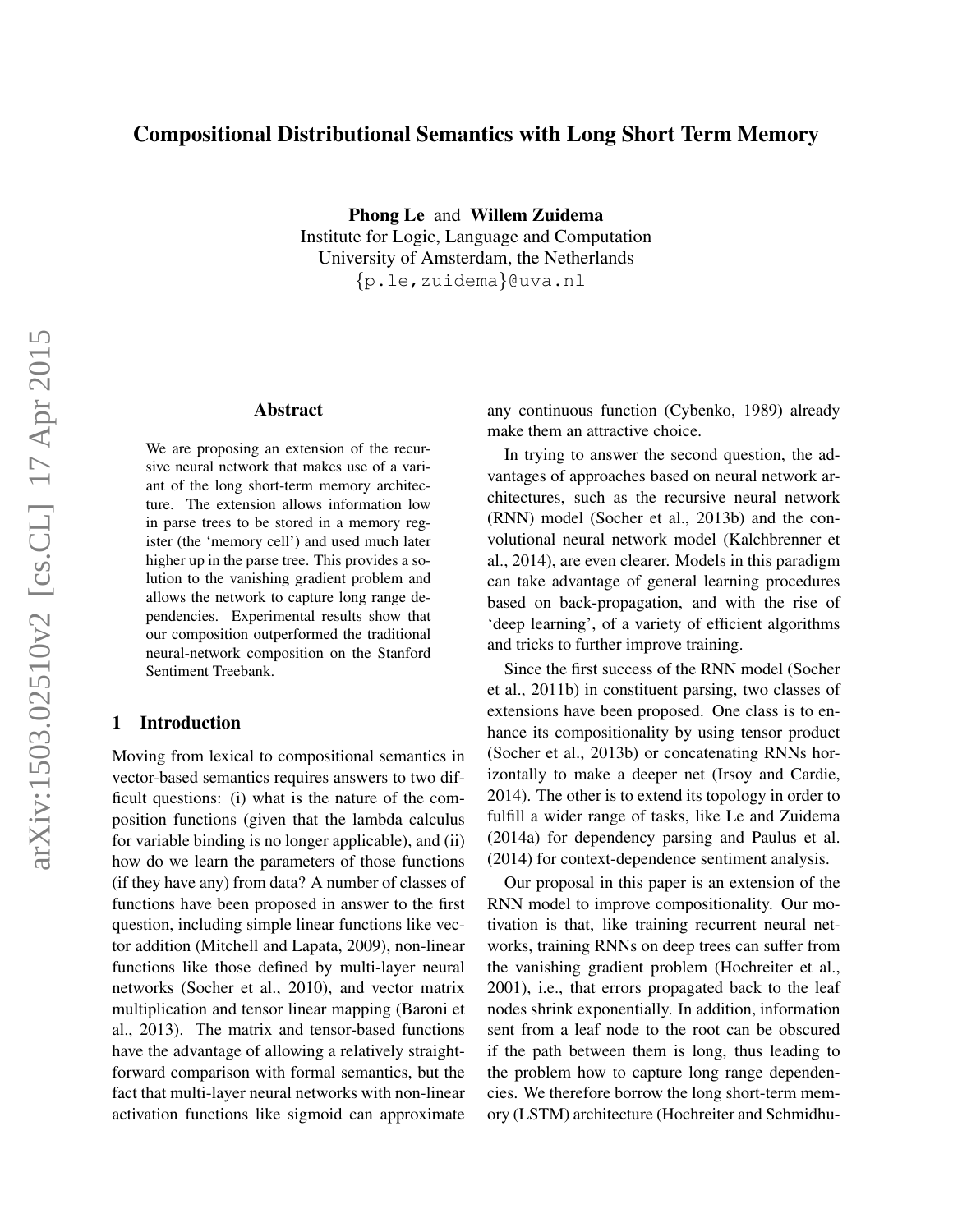

Figure 1: Multi-layer neural network (left) and Recursive neural network (right). Bias vectors are removed for the simplicity.

ber, 1997) from recurrent neural network research to tackle those two problems. The main idea is to allow information low in a parse tree to be stored in a memory cell and used much later higher up in the parse tree, by recursively *adding* up all memory into memory cells in a bottom-up manner. In this way, errors propagated back through structure do not vanish. And information from leaf nodes is still (loosely) preserved and can be used directly at any higher nodes in the hierarchy. We then apply this composition to sentiment analysis. Experimental results show that the new composition works better than the traditional neural-network-based composition.

The outline of the rest of the paper is as follows. We first, in Section 2, give a brief background on neural networks, including the multi-layer neural network, recursive neural network, recurrent neural network, and LSTM. We then propose the LSTM for recursive neural networks in Section 3, and its application to sentiment analysis in Section 4. Section 5 shows our experiments.

#### 2 Background

## 2.1 Multi-layer Neural Network

In a multi-layer neural network (MLN), neurons are organized in layers (see Figure 1-left). A neuron in layer i receives signal from neurons in layer  $i - 1$ and transmits its output to neurons in layer  $i + 1$ . <sup>1</sup> The computation is given by

$$
\mathbf{y}_i = g(\mathbf{W}_{i-1,i}\mathbf{y}_{i-1} + \mathbf{b}_i)
$$



Figure 2: Activation functions: sigmoid $(x) = \frac{1}{1+e^{-x}}$ ,  $\tanh(x) = \frac{e^{2x}-1}{e^{2x}+1}$ , softsign $(x) = \frac{x}{1+|x|}$ .

where real vector  $y_i$  contains the activations of the neurons in layer *i*;  $\mathbf{W}_{i-1,i} \in \mathbb{R}^{|\mathbf{y}_i| \times |\mathbf{y}_{i-1}|}$  is the matrix of weights of connections from layer  $i - 1$  to layer *i*;  $\mathbf{b}_i \in \mathbb{R}^{|\mathbf{y}_i|}$  is the vector of biases of the neurons in layer  $i$ ;  $q$  is an activation function, e.g. *sigmoid*, *tanh*, or *softsign* (see Figure 2).

For classification tasks, we put a *softmax* layer on the top of the network, and compute the probability of assigning a class  $c$  to an input  $x$  by

$$
Pr(c|\mathbf{x}) = \text{softmax}(c) = \frac{e^{u(c, \mathbf{y}_{\text{top}})}}{\sum_{c' \in C} e^{u(c', \mathbf{y}_{\text{top}})}} \quad (1)
$$

where  $[u(c_1, y_{top}), ..., u(c_{|C|}, y_{top})]^T = \mathbf{W} y_{top} +$ b; C is the set of all possible classes;  $W \in$  $\mathbb{R}^{|C|\times|\mathbf{y}_{top}|}, \mathbf{b} \in \mathbb{R}^{|C|}$  are a weight matrix and a bias vector.

Training an MLN is to minimize an objective function  $J(\theta)$  where  $\theta$  is the parameter set (for classification,  $J(\theta)$  is often a negative log likelihood). Thanks to the back-propagation algorithm (Rumelhart et al., 1988), the gradient  $\partial J/\partial \theta$  is efficiently computed; the gradient descent method thus is used to minimize J.

#### 2.2 Recursive Neural Network

A recursive neural network (RNN) (Goller and Küchler, 1996) is an MLN where, given a tree structure, we recursively apply the same weight matrices at each inner node in a bottom-up manner. In order to see how an RNN works, consider the following example. Assume that there is a constituent

<sup>&</sup>lt;sup>1</sup>This is a simplified definition. In practice, any layer  $i < i$ can connect to layer i.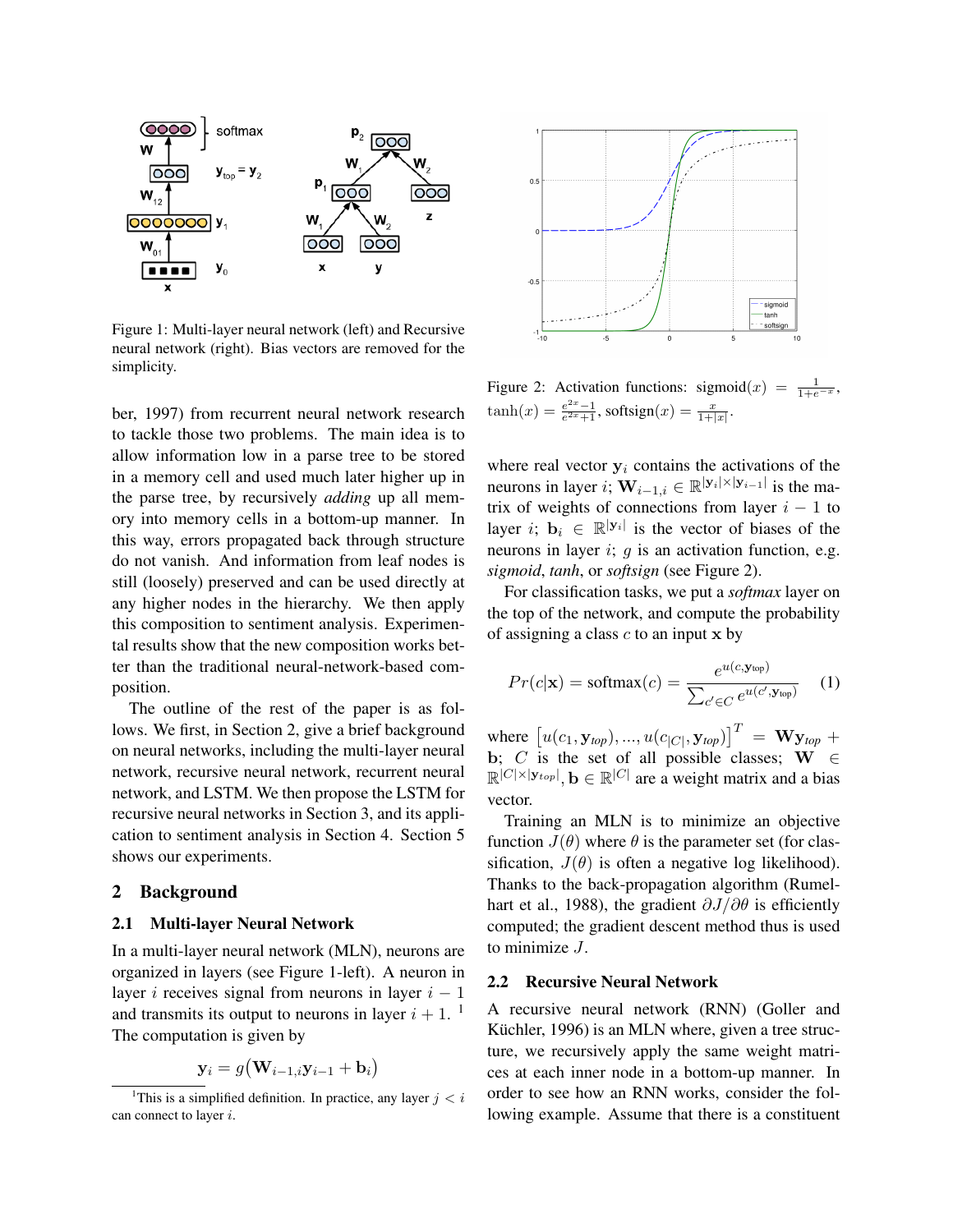with parse tree  $(p_2 (p_1 x y) z)$  (Figure 1-right), and that  $x, y, z \in \mathbb{R}^d$  are the vectorial representations of the three words  $x$ ,  $y$  and  $z$ , respectively. We use a neural network which consists of a weight matrix  $\mathbf{W}_1 \in \mathbb{R}^{d \times d}$  for left children and a weight matrix  $\mathbf{W}_2 \in \mathbb{R}^{d \times d}$  for right children to compute the vector for a parent node in a bottom up manner. Thus, we compute  $p_1$ 

$$
\mathbf{p}_1 = g(\mathbf{W}_1 \mathbf{x} + \mathbf{W}_2 \mathbf{y} + \mathbf{b}) \tag{2}
$$

where **b** is a bias vector and  $g$  is an activation function. Having computed  $p_1$ , we can then move one level up in the hierarchy and compute  $p_2$ :

$$
\mathbf{p}_2 = g(\mathbf{W}_1 \mathbf{p}_1 + \mathbf{W}_2 \mathbf{z} + \mathbf{b}) \tag{3}
$$

This process is continued until we reach the root node.

Like training an MLN, training an RNN uses the gradient descent method to minimize an objective function  $J(\theta)$ . The gradient  $\partial J/\partial \theta$  is efficiently computed thanks to the back-propagation through structure algorithm (Goller and Küchler, 1996).

The RNN model and its extensions have been employed successfully to solve a wide range of problems: from parsing (constituent parsing (Socher et al., 2013a), dependency parsing (Le and Zuidema, 2014a)) to classification (e.g. sentiment analysis (Socher et al., 2013b; Irsoy and Cardie, 2014), paraphrase detection (Socher et al., 2011a), semantic role labelling (Le and Zuidema, 2014b)).

# 2.3 Recurrent Networks and Long Short-Term Memory

A neural network is *recurrent* if it has at least one directed ring in its structure. In the natural language processing field, the simple recurrent neural network (SRN) proposed by Elman (1990) (see Figure 3-left) and its extensions are used to tackle sequence-related problems, such as machine translation (Sutskever et al., 2014) and language modelling (Mikolov et al., 2010).

In an SRN, an input  $x_t$  is fed to the network at each time  $t$ . The hidden layer  $h$ , which has activation  $h_{t-1}$  right before  $x_t$  comes in, plays a role as a memory store capturing the whole history  $(\mathbf{x}_0, ..., \mathbf{x}_{t-1})$ . When  $\mathbf{x}_t$  comes in, the hidden layer updates its activation by

$$
\mathbf{h}_t = g(\mathbf{W}_x \mathbf{x}_t + \mathbf{W}_h \mathbf{h}_{t-1} + \mathbf{b})
$$



Figure 3: Simple recurrent neural network (left) and long short-term memory (right). Bias vectors are removed for the simplicity.

where  $\mathbf{W}_x \in \mathbb{R}^{|\mathbf{h}|\times|\mathbf{x}_t|}, \, \mathbf{W}_h \in \mathbb{R}^{|\mathbf{h}|\times|\mathbf{h}|}, \, \mathbf{b} \in \mathbb{R}^{|\mathbf{h}|}$ are weight matrices and a bias vector;  $q$  is an activation.

This network model thus, in theory, can be used to estimate probabilities conditioning on long histories. And computing gradients is efficient thanks to the back-propagation through time algorithm (Werbos, 1990). In practice, however, training recurrent neural networks with the gradient descent method is challenging because gradients  $\partial J_t/\partial \mathbf{h}_j$  ( $j \leq t$ ,  $J_t$  is the objective function at time  $t$ ) vanish quickly after a few back-propagation steps (Hochreiter et al., 2001). In addition, it is difficult to capture long range dependencies, i.e. the output at time  $t$  depends on some inputs that happened very long time ago. One solution for this, proposed by Hochreiter and Schmidhuber (1997) and enhanced by Gers (2001), is *long short-term memory* (LSTM).

Long Short-Term Memory The main idea of the LSTM architecture is to maintain a memory of *all* inputs the hidden layer received over time, by *adding up* all (gated) inputs to the hidden layer through time to a memory cell. In this way, errors propagated back through time do not vanish and even inputs received a very long time ago are still (approximately) preserved and can play a role in computing the output of the network (see the il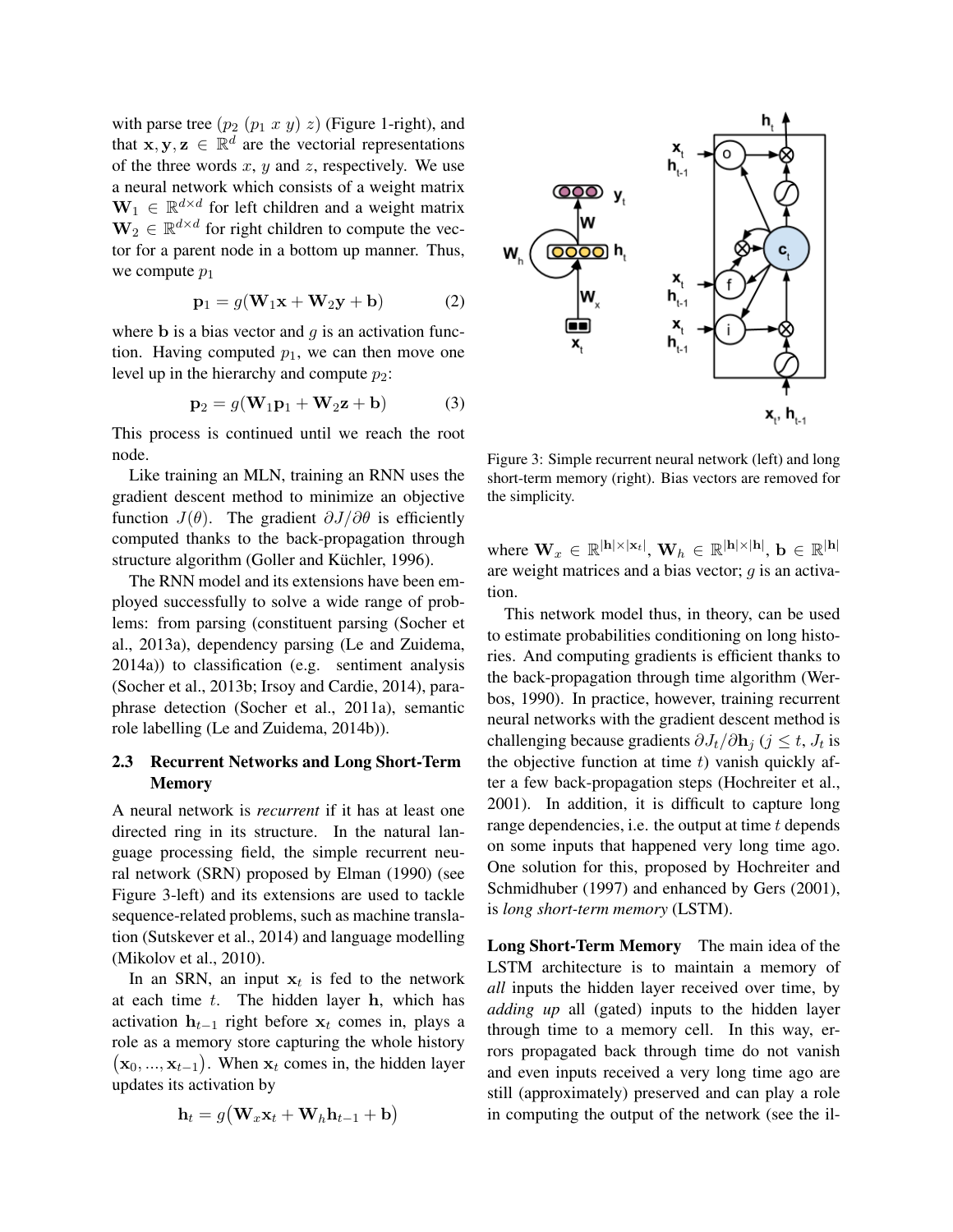lustration in Graves (2012, Chapter 4)).

An LSTM cell (see Figure 3-right) consists of a memory cell  $c$ , an input gate  $i$ , a forget gate  $f$ , an output gate o. Computations occur in this cell are given below

$$
\mathbf{i}_t = \sigma \big(\mathbf{W}_{xi}\mathbf{x}_t + \mathbf{W}_{hi}\mathbf{h}_{t-1} + \mathbf{W}_{ci}\mathbf{c}_{t-1} + \mathbf{b}_i\big)
$$
\n
$$
\mathbf{f}_t = \sigma \big(\mathbf{W}_{xf}\mathbf{x}_t + \mathbf{W}_{hf}\mathbf{h}_{t-1} + \mathbf{W}_{cf}\mathbf{c}_{t-1} + \mathbf{b}_f\big)
$$
\n
$$
\mathbf{c}_t = \mathbf{f}_t \odot \mathbf{c}_{t-1} +
$$
\n
$$
\mathbf{i}_t \odot \tanh\big(\mathbf{W}_{xc}\mathbf{x}_t + \mathbf{W}_{hc}\mathbf{h}_{t-1} + \mathbf{b}_c\big)
$$
\n
$$
\mathbf{o}_t = \sigma \big(\mathbf{W}_{xo}\mathbf{x}_t + \mathbf{W}_{ho}\mathbf{h}_{t-1} + \mathbf{W}_{co}\mathbf{c}_t + \mathbf{b}_o\big)
$$
\n
$$
\mathbf{h}_t = \mathbf{o}_t \odot \tanh(\mathbf{c}_t)
$$

where  $\sigma$  is the sigmoid function;  $\mathbf{i}_t$ ,  $\mathbf{f}_t$ ,  $\mathbf{o}_t$  are the outputs (i.e. activations) of the corresponding gates;  $c_t$  is the state of the memory cell;  $\odot$  denotes the element-wise multiplication operator; W's and b's are weight matrices and bias vectors.

Because the sigmoid function has the output range  $(0, 1)$  (see Figure 2), activations of those gates can be seen as normalized weights. Therefore, intuitively, the network can learn to use the input gate to decide when to memorize information, and similarly learn to use the output gate to decide when to access that memory. The forget gate, finally, is to reset the memory.

#### 3 Long Short-Term Memory in RNNs

In this section, we propose an extension of the LSTM for the RNN model (see Figure 4). A key feature of the RNN is to hierarchically combine information from two children to compute the parent vector; the idea in this section is to extend the LSTM such that not only the output from each of the children is used, but also the contents of their memory cells. This way, the network has the option to store information when processing constituents low in the parse tree, and make it available later on when it is processing constituents high in the parse tree.

For the simplicity  $^2$ , we assume that the parent node  $p$  has two children  $a$  and  $b$ . The LSTM at  $p$ thus has two input gates  $i_1, i_2$  and two forget gates  $f_1, f_2$  for the two children. Computations occuring in this LSTM are:



Figure 4: Long short-term memory for recursive neural network.

$$
\begin{aligned}\n\mathbf{i}_1 &= \sigma \big(\mathbf{W}_{i1} \mathbf{x} + \mathbf{W}_{i2} \mathbf{y} + \mathbf{W}_{ci1} \mathbf{c}_x + \mathbf{W}_{ci2} \mathbf{c}_y + \mathbf{b}_i \big) \\
\mathbf{i}_2 &= \sigma \big(\mathbf{W}_{i1} \mathbf{y} + \mathbf{W}_{i2} \mathbf{x} + \mathbf{W}_{ci1} \mathbf{c}_y + \mathbf{W}_{ci2} \mathbf{c}_x + \mathbf{b}_i \big) \\
\mathbf{f}_1 &= \sigma \big(\mathbf{W}_{f1} \mathbf{x} + \mathbf{W}_{f2} \mathbf{y} + \mathbf{W}_{cf1} \mathbf{c}_x + \mathbf{W}_{cf2} \mathbf{c}_y + \mathbf{b}_f \big) \\
\mathbf{f}_2 &= \sigma \big(\mathbf{W}_{f1} \mathbf{y} + \mathbf{W}_{f2} \mathbf{x} + \mathbf{W}_{cf1} \mathbf{c}_y + \mathbf{W}_{cf2} \mathbf{c}_x + \mathbf{b}_f \big) \\
\mathbf{c}_p &= \mathbf{f}_1 \odot \mathbf{c}_x + \mathbf{f}_2 \odot \mathbf{c}_y + \\
& g \big(\mathbf{W}_{c1} \mathbf{x} \odot \mathbf{i}_1 + \mathbf{W}_{c2} \mathbf{y} \odot \mathbf{i}_2 + \mathbf{b}_c \big) \\
& \mathbf{o} &= \sigma \big(\mathbf{W}_{o1} \mathbf{x} + \mathbf{W}_{o2} \mathbf{y} + \mathbf{W}_{co} \mathbf{c} + \mathbf{b}_o \big) \\
\mathbf{p} &= \mathbf{o} \odot g(\mathbf{c}_p)\n\end{aligned}
$$

where u and  $c<sub>u</sub>$  are the output and the state of the memory cell at node  $u$ ;  $\mathbf{i}_1$ ,  $\mathbf{i}_2$ ,  $\mathbf{f}_1$ ,  $\mathbf{f}_2$ ,  $\mathbf{o}$  are the activations of the corresponding gates; W's and b's are weight matrices and bias vectors; and  $q$  is an activation function.

Intuitively, the input gate  $i_j$  lets the LSTM at the parent node decide how important the output at the j-th child is. If it is important, the input gate  $i_j$ will have an activation close to 1. Moreover, the LSTM controls, using the forget gate  $f_j$ , the degree to which information from the memory of the  $j$ -th child should be added to its memory.

Using one input gate and one forget gate for each child makes the LSTM flexible in storing memory and computing composition. For instance, in a com-

<sup>&</sup>lt;sup>2</sup>Extending our LSTM for *n*-ary trees is trivial.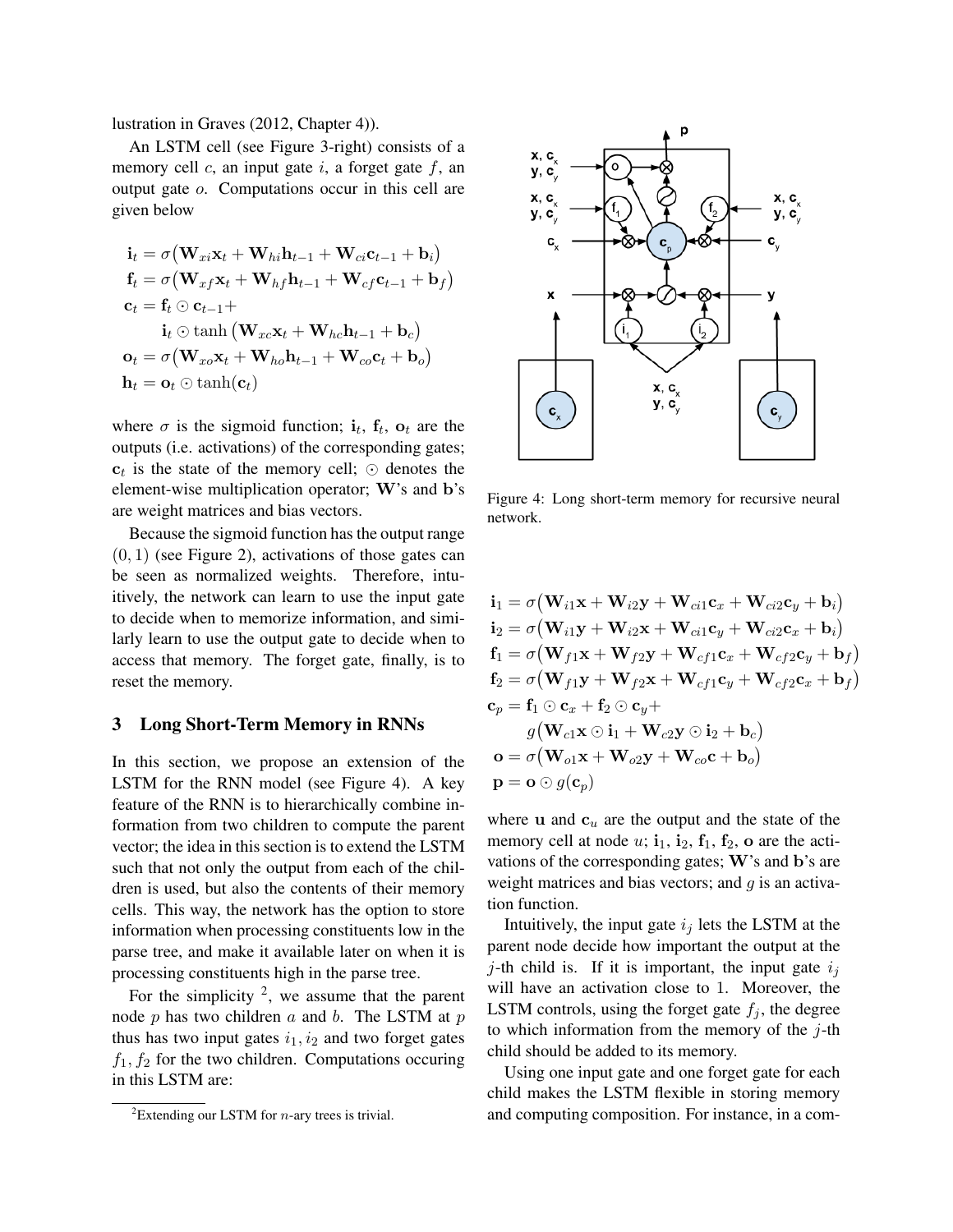plex sentence containing a main clause and a dependent clause it could be beneficial if only information about the main clause is passed on to higher levels. This can be achieved by having low values for the input gate and the forget gate for the child node that covers the dependent clause, and high values for the gates corresponding to the child node covering (a part of) the main clause. More interestingly, this LSTM can even allow a child to contribute to composition by activating the corresponding input gate, but ignore the child's memory by deactivating the corresponding forget gate. This happens when the information given by the child is temporarily important only.

# 4 LSTM-RNN model for Sentiment Analysis  $3$

In this section, we introduce a model using the proposed LSTM for sentiment analysis. Our model, named LSTM-RNN, is an extension of the traditional RNN model (see Section 2.2) where traditional composition function  $g$ 's in Equations 2-3 are replaced by our proposed LSTM (see Figure 5). On top of the node covering a phrase/word, if its sentiment class (e.g. positive, negative, or neutral) is available, we put a softmax layer (see Equation 1) to compute the probability of assigning a class to it.

The vector representations of words (i.e. word embeddings) can be initialized randomly, or pretrained. The memory of any leaf node w, i.e.  $\mathbf{c}_w$ , is 0.

Similarly to Irsoy and Cardie (2014), we 'untie' leaf nodes and inner nodes: we use one weight matrix set for leaf nodes and another set for inner nodes. Hence, let  $d_w$  and  $d$  respectively be the dimensions of word embeddings (leaf nodes) and vector representations of phrases (inner nodes), all weight matrices from a leaf node to an inner node have size  $d \times d_w$ , and all weight matrices from an inner node to another inner node have size  $d \times d$ .

Training Training this model is to minimize the following objective function, which is the crossentropy over training sentence set  $D$  plus an L2norm regularization term

$$
J(\theta) = -\frac{1}{|\mathcal{D}|} \sum_{s \in \mathcal{D}} \sum_{p \in s} \log Pr(c_p | \mathbf{p}) + \frac{\lambda}{2} ||\theta||^2
$$

where  $\theta$  is the parameter set,  $c_p$  is the sentiment class of phrase  $p$ ,  $p$  is the vector representation at the node covering p,  $Pr(c_p|\mathbf{p})$  is computed by the softmax function, and  $\lambda$  is the regularization parameter. Like training an RNN, we use the mini-batch gradient descent method to minimize  $J$ , where the gradient  $\partial J/\partial \theta$  is computed efficiently thanks to the backpropagation through structure (Goller and Küchler, 1996). We use the AdaGrad method (Duchi et al., 2011) to automatically update the learning rate for each parameter.

#### 4.1 Complexity

We analyse the complexities of the RNN and LSTM-RNN models in the forward phase, i.e. computing vector representations for inner nodes and classification probabilities. The complexities in the backward phase, i.e. computing gradients  $\partial J/\partial \theta$ , can be analysed similarly.

The complexities of the two models are dominated by the matrix-vector multiplications that are carried out. Since the number of sentiment classes is very small (5 or 2 in our experiments) compared to  $d$  and  $d_w$ , we only consider those matrix-vector multiplications which are for computing vector representations at the inner nodes.

For a sentence consisting of  $N$  words, assuming that its parse tree is binarized without any unary branch (as in the data set we use in our experiments), there are  $N-1$  inner nodes, N links from leaf nodes to inner nodes, and  $N - 2$  links from inner nodes to other inner nodes. The complexity of RNN in the forward phase is thus approximately

$$
N \times d \times d_w + (N - 2) \times d \times d
$$

The complexity of LSTM-RNN is approximately

$$
N\times6\times d\times d_w+(N-2)\times10\times d\times d+(N-1)\times d\times d
$$

If  $d_w \approx d$ , the complexity of LSTM-RNN is about 8.5 times higher than the complexity of RNN.

<sup>&</sup>lt;sup>3</sup>The LSTM architecture was already applied to the sentiment analysis task, for instance in the model proposed at http://deeplearning.net/tutorial/lstm. html. Independently from and concurrently with our work, Tai et al. (2015) and Zhu et al. (2015) have developed very similar models applying LTSM to RNNs.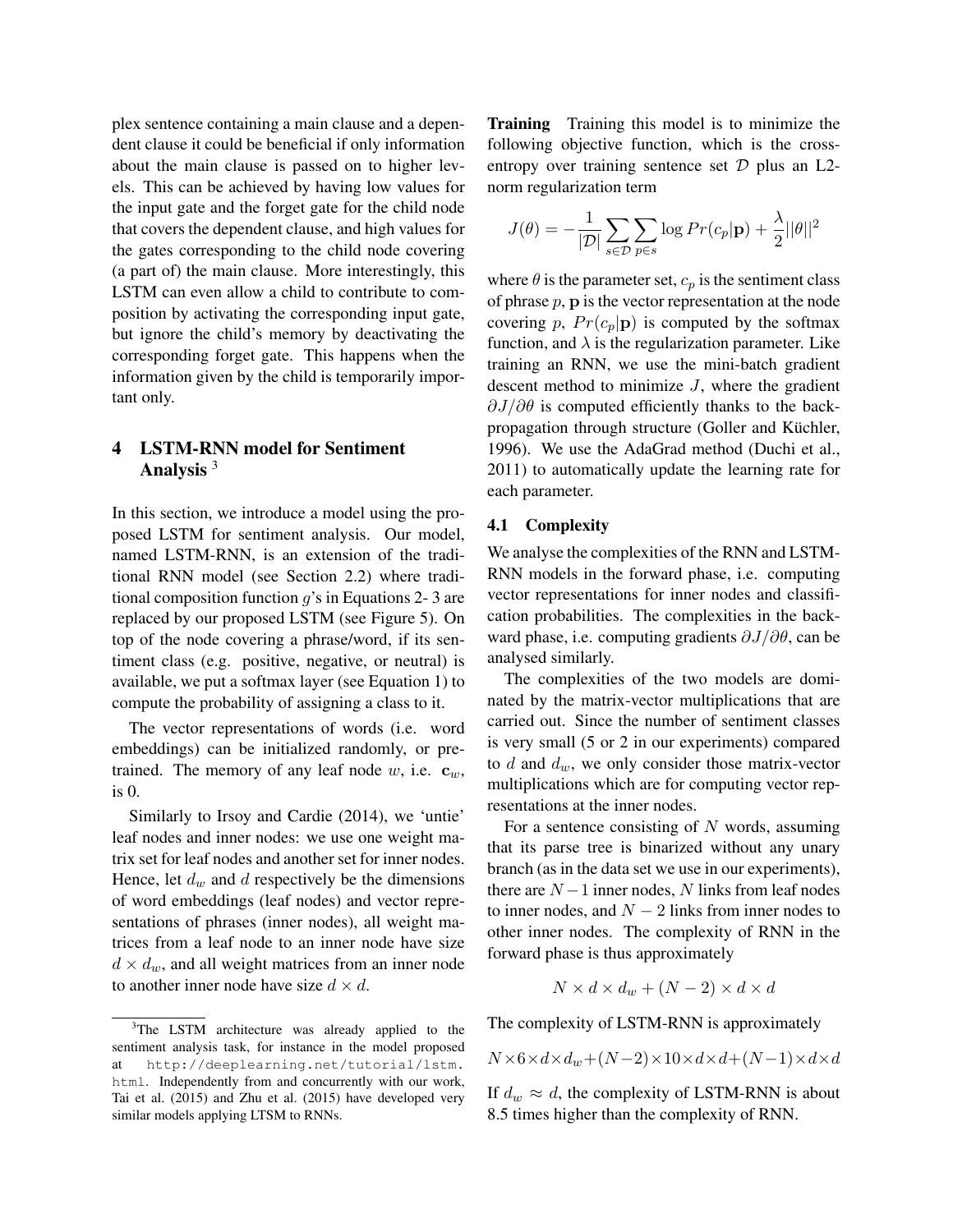

Figure 5: The RNN model (left) and LSTM-RNN model (right) for sentiment analysis.

In our experiments, this difference is not a problem because training and evaluating the LSTM-RNN model is very fast: it took us, on a single core of a modern computer, about 10 minutes to train the model ( $d = 50$ ,  $d_w = 100$ ) on 8544 sentences, and about 2 seconds to evaluate it on 2210 sentences.

## 5 Experiments

## 5.1 Dataset

We used the Stanford Sentiment Treebank<sup>4</sup> (Socher et al., 2013b) which consists of 5-way fine-grained sentiment labels (very negative, negative, neutral, positive, very positive) for 215,154 phrases of 11,855 sentences. The standard splitting is also given: 8544 sentences for training, 1101 for development, and 2210 for testing. The average sentence length is 19.1.

In addition, the treebank also supports binary sentiment (positive, negative) classification by removing neutral labels, leading to: 6920 sentences for training, 872 for development, and 1821 for testing.

The evaluation metric is the accuracy, given by  $\frac{100\times\#correct}{\#total}$ .

#### 5.2 LSTM-RNN vs. RNN

Setting We initialized the word vectors by the 100-D GloVe<sup>5</sup> word embeddings (Pennington et al., 2014), which were trained on a 6B-word corpus. The initial values for a weight matrix were uniformly sampled from the symmetric interval  $\left[-\frac{1}{\ell}\right]$  $\frac{1}{n}, \frac{1}{\sqrt{n}}$  $\frac{1}{n}$  where *n* is the number of total input units.



Figure 6: Boxplots of accuracies of 10 runs of RNN and LSTM-RNN on the test set in the fine-grained classification task. (LSTM stands for LSTM-RNN.)

For each model (RNN and LSTM-RNN), we tested three activation functions: softmax, tanh, and softsign, leading to six sub-models. Tuning those sub-models on the development set, we chose the dimensions of vector representations at inner nodes  $d = 50$ , learning rate 0.05, regularization parameter  $\lambda = 10^{-3}$ , and mini-batch-size 5.

On each task, we run each sub-model 10 times. Each time, we trained the sub-model in 20 epochs and selected the network achieving the highest accuracy on the development set.

Results Figure 6 and 7 show the statistics of the accuracies of the final networks on the test set in the fine-grained classification task and binary classification task, respectively.

It can be seen that LSTM-RNN outperformed RNN when using the tanh or softsign activation

<sup>4</sup>http://nlp.stanford.edu/sentiment/ treebank.html

<sup>5</sup>http://nlp.stanford.edu/projects/GloVe/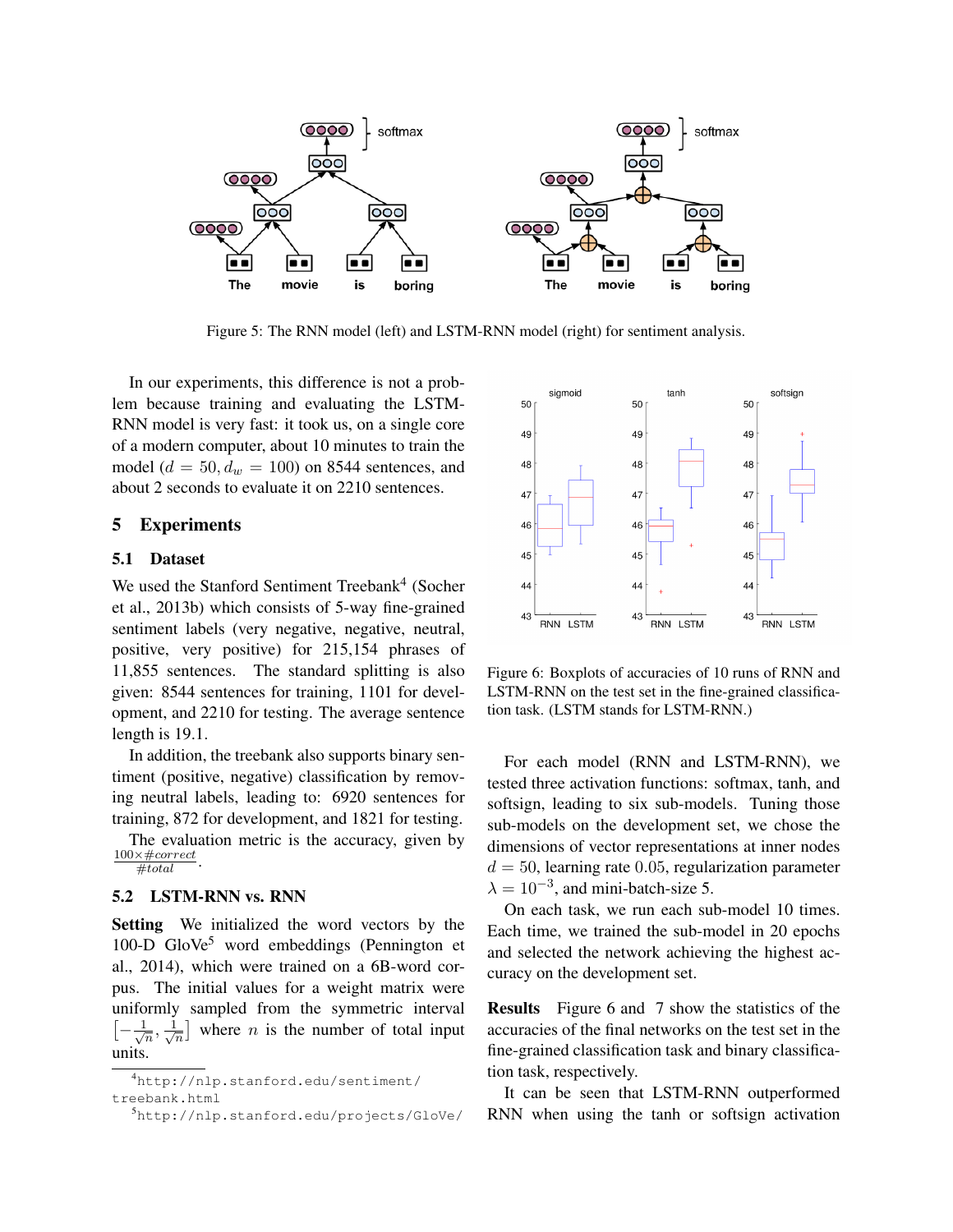

Figure 7: Boxplot of accuracies of 10 runs of RNN and LSTM-RNN on the test set in the binary classification task. (LSTM stands for LSTM-RNN.)

functions. With the sigmoid activation function, the difference is not so clear, but it seems that LSTM-RNN performed slightly better. Tanh-LSTM-RNN and softsign-LSTM-RNN have the highest median accuracies (48.1 and 86.4) in the fine-grained classification task and in the binary classification task, respectively.

With the RNN model, it is surprising to see that the sigmoid function performed well, comparably with the other two functions in the fine-grained task, and even better than the softsign function in the binary task, given that it was not often chosen in recent work. The softsign function, which was shown to work better than tanh for deep networks (Glorot and Bengio, 2010), however, did not yield improvements in this experiment.

With the LSTM-RNN model, the tanh function, in general, worked best whereas the sigmoid function was the worst. This result agrees with the common choice for this activation function for the LSTM architecture in recurrent network research (Gers, 2001; Sutskever et al., 2014).

#### 5.3 Compared against other Models

We compare LSTM-RNN (using tanh) in the previous experiment against existing models: Naive Bayes with bag of bigram features (BiNB), Recursive neural tensor network (RNTN) (Socher et al., 2013b), Convolutional neural network (CNN) (Kim, 2014), Dynamic convolutional neural network

| Model           | Fine-grained | Binary |
|-----------------|--------------|--------|
| <b>BiNB</b>     | 41.9         | 83.1   |
| <b>RNTN</b>     | 45.7         | 85.4   |
| <b>CNN</b>      | 48.0         | 88.1   |
| <b>DCNN</b>     | 48.5         | 86.8   |
| PV              | 48.7         | 87.8   |
| <b>DRNN</b>     | 49.8         | 86.6   |
| with GloVe-100D |              |        |
| <b>LSTM-RNN</b> | 48.0         | 86.2   |
| with GloVe-300D |              |        |
| <b>LSTM-RNN</b> | 49.9         | 88.0   |

Table 1: Accuracies of the (tanh) LSTM-RNN compared with other models.

(DCNN) (Kalchbrenner et al., 2014), paragraph vectors (PV) (Le and Mikolov, 2014), and Deep RNN (DRNN) (Irsoy and Cardie, 2014).

Among them, BiNB is the only one that is not a neural net model. RNTN and DRNN are two extensions of RNN. Whereas RNTN, which keeps the structure of the RNN, uses both matrix-vector multiplication and tensor product for the composition purpose, DRNN makes the net deeper by concatenating more than one RNNs horizontally. CNN, DCNN and PV do not rely on syntactic trees. CNN uses a convolutional layer and a max-pooling layer to handle sequences with different lengths. DCNN is hierarchical in the sense that it stacks more than one convolutional layers with k-max pooling layers in between. In PV, a sentence (or document) is represented as an input vector to predict which words appear in it.

Table 1 (above the dashed line) shows the accuracies of those models. The accuracies of LSTM-RNN was taken from the network achieving the highest performance out of 10 runs on the development set. The accuracies of the other models are copied from the corresponding papers. LSTM-RNN clearly performed worse than DCNN, PV, DRNN in both tasks, and worse than CNN in the binary task.

# 5.4 Toward State-of-the-art with Better Word Embeddings

We focus on DRNN, which is the most similar to LSTM-RNN among those four models CNN, DCNN, PV and DRNN. In fact, from the results reported in Irsoy and Cardie (2014, Table 1a), LSTM-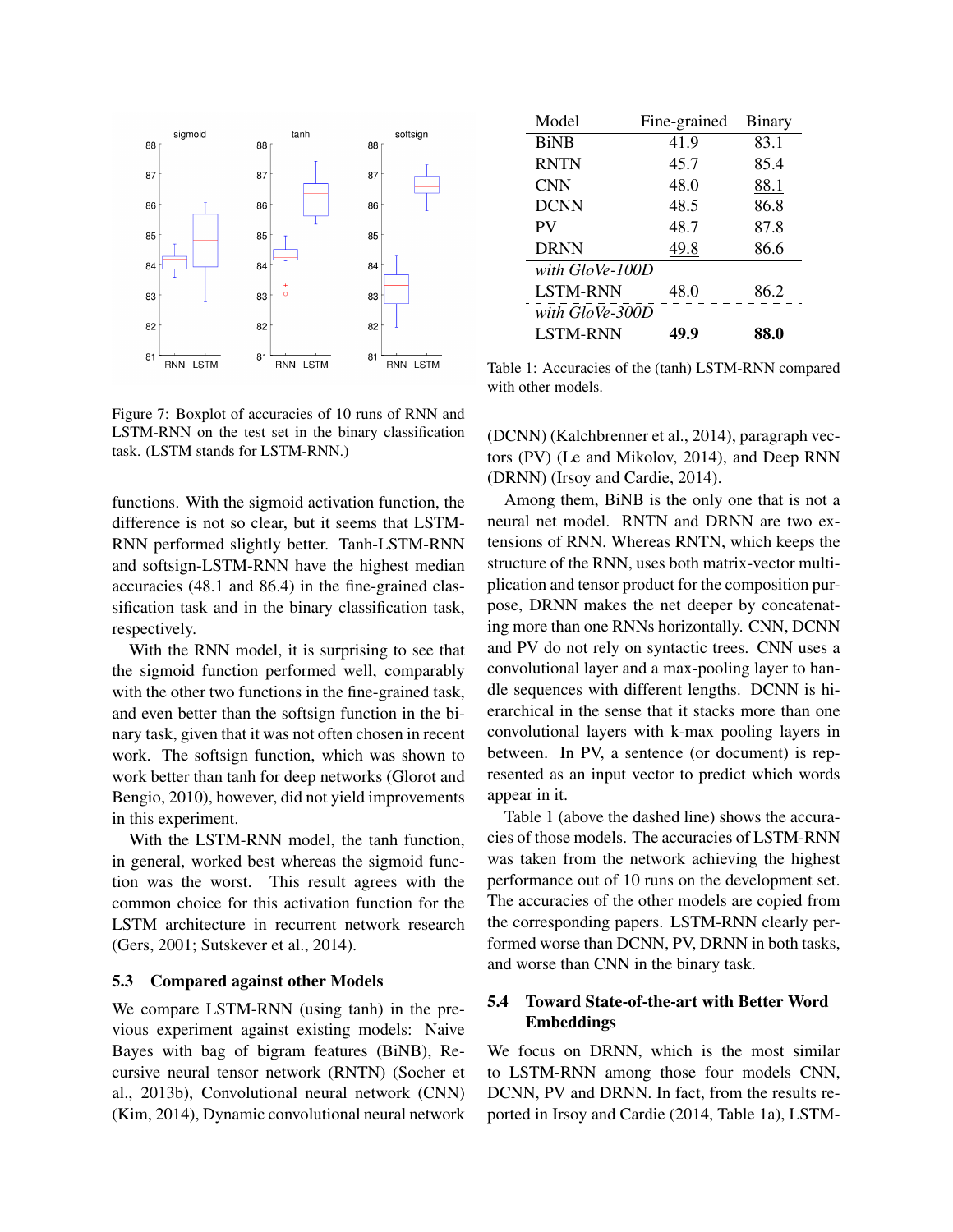RNN performed on par<sup>6</sup> with their 1-layer-DRNN  $(d = 340)$  using dropout, which is to randomly remove some neurons during training. Dropout is a powerful technique to train neural networks, not only because it plays a role as a strong regularization method to prohibit neurons co-adapting, but it is also considered a technique to efficiently make an ensemble of a large number of shared weight neural networks (Srivastava et al., 2014). Thanks to dropout, Irsoy and Cardie (2014) boosted the accuracy of a 3-layer-DRNN with  $d = 200$  from 46.06 to 49.5 in the fine-grained task.

In the second experiment, we tried to boost the accuracy of the LSTM-RNN model. Inspired by Irsoy and Cardie (2014), we tried using dropout and better word embeddings. Dropout, however, did not work with LSTM. The reason might be that dropout corrupted its memory, thus making training more difficult. Better word embeddings did pay off, however. We used 300-D GloVe word embeddings trained on a 840B-word corpus. Testing on the development set, we chose the same values for the hyper-parameters as in the first experiment, except setting learning rate 0.01. We also run the model 10 times and selected the networks getting the highest accuracies on the development set. Table 1 (below the dashed line) shows the results. Using the 300-D GloVe word embeddings was very helpful: LSTM-RNN performed on par with DRNN in the fine-grained task, and with CNN in the binary task. Therefore, taking into account both tasks, LSTM-RNN with the 300-D GloVe word embeddings outperformed all other models.

## 6 Discussion and Conclusion

We proposed a new composition method for the recursive neural network (RNN) model by extending the long short-term memory (LSTM) architecture which is widely used in recurrent neural network research.

The question is why LSTM-RNN performed better than the traditional RNN. Here, based on the fact that the LSTM for RNNs should work very similarly to LSTM for recurrent neural networks, we borrow the argument given in Bengio et al. (2013, Section 3.2) to answer the question. Bengio explains that the LSTM behaves like low-pass filter "hence they can be used to focus certain units on different frequency regions of the data". This suggests that the LSTM plays a role as a lossy compressor which is to keep global information by focusing on low frequency regions and remove noise by ignoring high frequency regions. So composition in this case could be seen as compression, like the recursive auto-encoder (RAE) (Socher et al., 2011a). Because pre-training an RNN as an RAE can boost the overall performance (Socher et al., 2011a; Socher et al., 2011c), seeing LSTM as a compressor might explain why the LSTM-RNN worked better than RNN without pre-training.

Comparing LSTM-RNN against DRNN (Irsoy and Cardie, 2014) gives us a hint about how to improve our model. From the experimental results, LSTM-RNN without the 300-D GloVe word embeddings performed worse than DRNN, while DRNN gained a significant improvement thanks to dropout. Finding a method like dropout that does not corrupt the LSTM memory might boost the overall performance significantly and will be a topic for our future work.

# Acknowledgments

We thank three anonymous reviewers for helpful comments.

<sup>6</sup> Irsoy and Cardie (2014) used the 300-D word2vec word embeddings trained on a 100B-word corpus whereas we used the 100-D GloVe word embeddings trained on a 6B-word corpus. From the fact that they achieved the accuracy 46.1 with an RNN  $(d = 50)$  in the fine-grained task and 85.3 in the binary task, and our implementation of RNN  $(d = 50)$  performed worse (see Table 6 and 7), we conclude that the 100-D GloVe word embeddings are not more suitable than the 300-D word2vec word embeddings.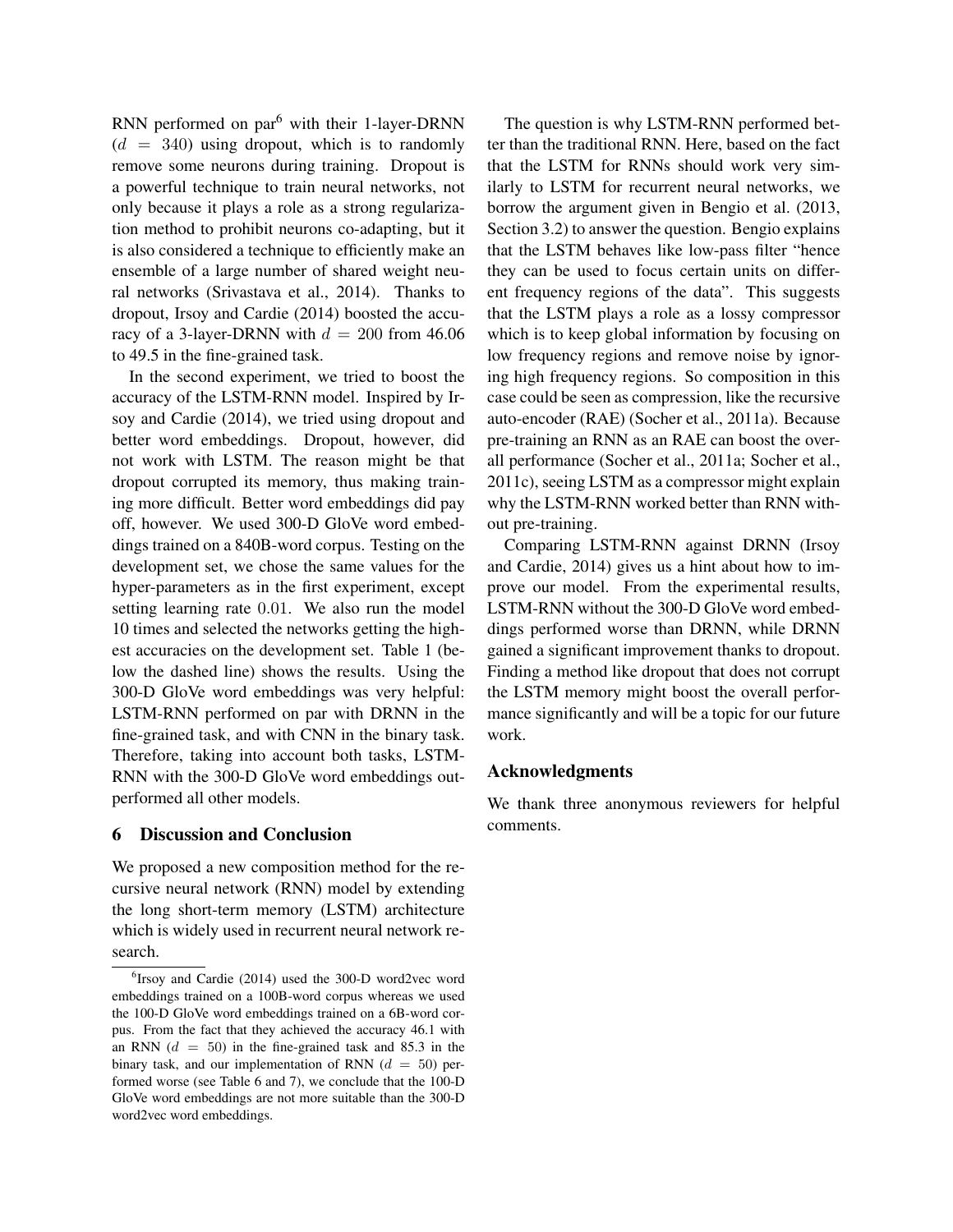## References

- Marco Baroni, Raffaella Bernardi, and Roberto Zamparelli. 2013. Frege in space: A program for compositional distributional semantics. In A. Zaenen, B. Webber, and M. Palmer, editors, *Linguistic Issues in Language Technologies*. CSLI Publications, Stanford, CA.
- Yoshua Bengio, Nicolas Boulanger-Lewandowski, and Razvan Pascanu. 2013. Advances in optimizing recurrent networks. In *Acoustics, Speech and Signal Processing (ICASSP), 2013 IEEE International Conference on*, pages 8624–8628. IEEE.
- George Cybenko. 1989. Approximation by superpositions of a sigmoidal function. *Mathematics of control, signals and systems*, 2(4):303–314.
- John Duchi, Elad Hazan, and Yoram Singer. 2011. Adaptive subgradient methods for online learning and stochastic optimization. *The Journal of Machine Learning Research*, pages 2121–2159.
- Jeffrey L. Elman. 1990. Finding structure in time. *Cognitive science*, 14(2):179–211.
- Felix Gers. 2001. Long short-term memory in recurrent neural networks. *Unpublished PhD dissertation, Ecole Polytechnique F ´ ed´ erale de Lausanne, Lausanne, ´ Switzerland*.
- Xavier Glorot and Yoshua Bengio. 2010. Understanding the difficulty of training deep feedforward neural networks. In *International conference on artificial intelligence and statistics*, pages 249–256.
- Christoph Goller and Andreas Küchler. 1996. Learning task-dependent distributed representations by backpropagation through structure. In *International Conference on Neural Networks*, pages 347–352. IEEE.
- Alex Graves. 2012. *Supervised sequence labelling with recurrent neural networks*, volume 385. Springer.
- Sepp Hochreiter and Jürgen Schmidhuber. 1997. Long short-term memory. *Neural computation*, 9(8):1735– 1780.
- S. Hochreiter, Y. Bengio, P. Frasconi, and J. Schmidhuber. 2001. Gradient flow in recurrent nets: the difficulty of learning long-term dependencies. In Kremer and Kolen, editors, *A Field Guide to Dynamical Recurrent Neural Networks*. IEEE Press.
- Ozan Irsoy and Claire Cardie. 2014. Deep recursive neural networks for compositionality in language. In *Advances in Neural Information Processing Systems*, pages 2096–2104.
- Nal Kalchbrenner, Edward Grefenstette, and Phil Blunsom. 2014. A convolutional neural network for modelling sentences. In *Proceedings of the 52nd Annual Meeting of the Association for Computational Linguistics (Volume 1: Long Papers)*, pages 655–665, Baltimore, Maryland, June. Association for Computational Linguistics.
- Yoon Kim. 2014. Convolutional neural networks for sentence classification. In *Proceedings of the 2014 Conference on Empirical Methods in Natural Language Processing (EMNLP)*, pages 1746–1751, Doha, Qatar, October. Association for Computational Linguistics.
- Quoc Le and Tomas Mikolov. 2014. Distributed representations of sentences and documents. In *Proceedings of the 31st International Conference on Machine Learning (ICML-14)*, pages 1188–1196.
- Phong Le and Willem Zuidema. 2014a. The insideoutside recursive neural network model for dependency parsing. In *Proceedings of the 2014 Conference on Empirical Methods in Natural Language Processing*. Association for Computational Linguistics.
- Phong Le and Willem Zuidema. 2014b. Inside-outside semantics: A framework for neural models of semantic composition. In *NIPS 2014 Workshop on Deep Learning and Representation Learning*.
- Tomas Mikolov, Martin Karafiat, Lukas Burget, Jan Cer- ´ nockỳ, and Sanjeev Khudanpur. 2010. Recurrent neural network based language model. In *INTER-SPEECH*, pages 1045–1048.
- Jeff Mitchell and Mirella Lapata. 2009. Language models based on semantic composition. In *Proceedings of the 2009 Conference on Empirical Methods in Natural Language Processing*, pages 430–439.
- Romain Paulus, Richard Socher, and Christopher D Manning. 2014. Global belief recursive neural networks. In *Advances in Neural Information Processing Systems*, pages 2888–2896.
- Jeffrey Pennington, Richard Socher, and Christopher D Manning. 2014. Glove: Global vectors for word representation. *Proceedings of the Empiricial Methods in Natural Language Processing (EMNLP 2014)*, 12.
- David E Rumelhart, Geoffrey E Hinton, and Ronald J Williams. 1988. Learning representations by backpropagating errors. *Cognitive modeling*, 5.
- Richard Socher, Christopher D. Manning, and Andrew Y. Ng. 2010. Learning continuous phrase representations and syntactic parsing with recursive neural networks. In *Proceedings of the NIPS-2010 Deep Learning and Unsupervised Feature Learning Workshop*.
- Richard Socher, Eric H. Huang, Jeffrey Pennington, Andrew Y. Ng, and Christopher D. Manning. 2011a. Dynamic pooling and unfolding recursive autoencoders for paraphrase detection. *Advances in Neural Information Processing Systems*, 24:801–809.
- Richard Socher, Cliff C. Lin, Andrew Y. Ng, and Christopher D. Manning. 2011b. Parsing natural scenes and natural language with recursive neural networks. In *Proceedings of the 26th International Conference on Machine Learning*, volume 2.
- Richard Socher, Jeffrey Pennington, Eric H Huang, Andrew Y Ng, and Christopher D Manning. 2011c.